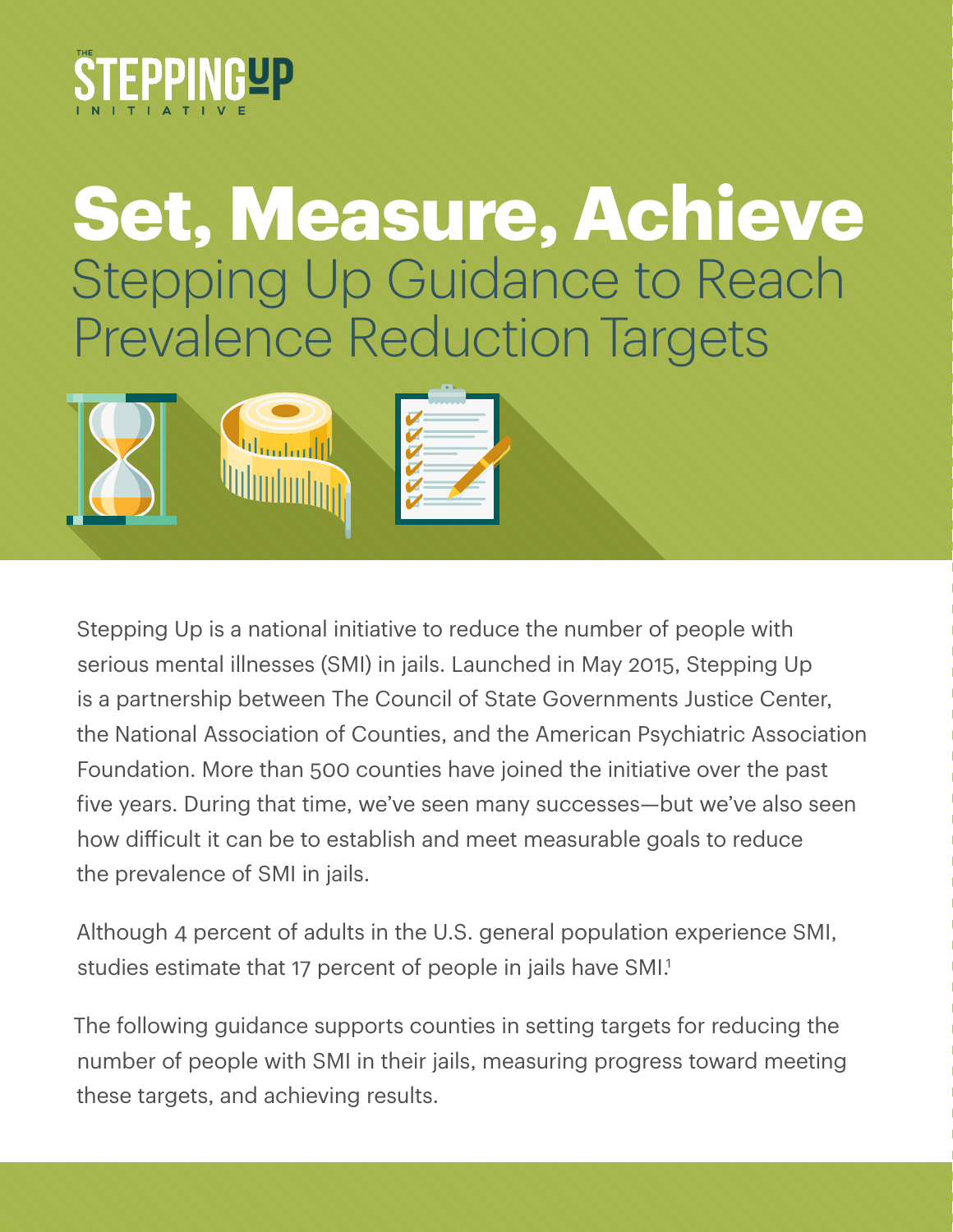# <span id="page-1-0"></span> **1. Set your targets**

The first step in setting targets is establishing baselines for the goals you want to achieve. Stepping Up recommends that you set baselines for each of the *[four](https://stepuptogether.org/wp-content/uploads/In-Focus_Collecting-and-Analyzing-Baseline-Data.pdf)  [key measures](https://stepuptogether.org/wp-content/uploads/In-Focus_Collecting-and-Analyzing-Baseline-Data.pdf)*: (1) the number of jail bookings of people with SMI, (2) their length of stay in jail, (3) connections to treatment for this population, and (4) their rates of recidivism.

In addition to these measures, Stepping Up recommends establishing an overall baseline prevalence rate. The baseline prevalence rate is the overall percentage of your jail population<sup>[2](#page-4-0)</sup> that has an SMI. Counties that have implemented Stepping Up's recommended *[three-step approach](https://stepuptogether.org/wp-content/uploads/In-Focus-MH-Screening-Assessment-7.31.18-FINAL.pdf)* to having accurate, accessible data on the prevalence of SMI in jail (see text box) and have set a baseline prevalence rate can use this rate to help set their targets. Counties that are still in the process of setting their baseline can use an average daily population (ADP) count and/or point-in-time count of the number and percentage of people with SMI in their jail.

Once your county has a baseline prevalence rate and baselines for some or all of the four key measures, you are ready to set reduction targets. Counties can be as ambitious or conservative with their targets as they choose, and they can set targets for any or all of these measures depending on their local priorities and efforts. Stepping Up suggests the following minimum targets for each measure:

#### **Three steps to accurate, accessible data on the prevalence of SMI in jail**

### **1.**

Establish a shared definition of SMI for your Stepping Up efforts that is used throughout local criminal justice and behavioral health systems;

### **2.**

Use a validated mental health screening tool on every person booked into the jail and refer people who screen positive for symptoms of SMI to a follow-up clinical assessment by a licensed mental health professional;

**3.**

Record clinical assessment results and regularly report on this population.

## **Average Daily Population (ADP): 5-percent reduction per year**

#### Example:

**Starting measure:** ADP of people with SMI in the jail is 100 in 2020 **Target:** Reduce the ADP of people with SMI to 95 people in 2021

## **Key Measure 1. Jail Bookings/Admissions: 10-percent reduction per year**

### Example:

**Starting measure:** 100 admissions involving people with SMI in 2020 **Target:** Reduce the number of admissions to 90 in 2021

## **Key Measure 2. Average Length of Stay (ALOS): 5-percent reduction per year**

Example:

**Starting measure:** ALOS for people with SMI in the jail is 40 days in 2020 **Target:** Reduce to an ALOS of 38 days for people with SMI in 2021

## **Key Measure 3. Connections to Care: 10-percent increase per year**

### Example:

**Starting measure:** 50 percent of people with SMI in the jail are connected to care in 2020 **Target:** Increase that share to 55 percent in 2021

## **Key Measure 4. Recidivism: 5-percent reduction per year**

#### Example:

**Starting measure:** Recidivism rate for people with SMI is 50 percent in 2020 **Target:** Reduce the rate to 48 percent in 2021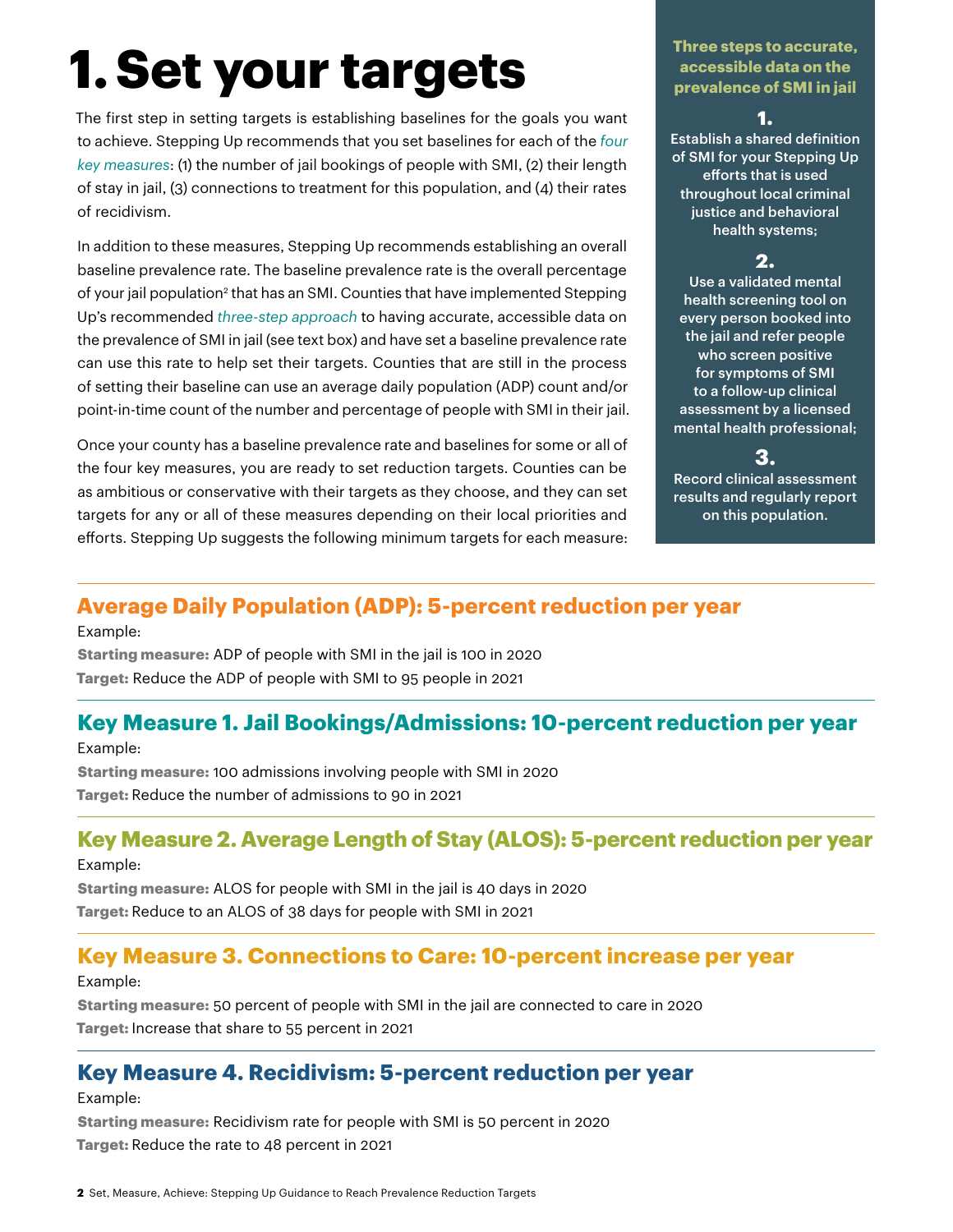# **2. Measure your progress**

To see how your county is performing in relation to reduction targets, you will need to monitor each measure consistently. The chart below provides detailed guidance for how to calculate your progress.

| <b>Calculating Progress</b>                                      |                                                                                                                                                                                                                                                                           |                                                                                                                                                                                                                                                                                                       |                                                                                                                                                                                                                             |  |
|------------------------------------------------------------------|---------------------------------------------------------------------------------------------------------------------------------------------------------------------------------------------------------------------------------------------------------------------------|-------------------------------------------------------------------------------------------------------------------------------------------------------------------------------------------------------------------------------------------------------------------------------------------------------|-----------------------------------------------------------------------------------------------------------------------------------------------------------------------------------------------------------------------------|--|
| <b>Measure</b>                                                   | <b>Definition</b>                                                                                                                                                                                                                                                         | <b>Tips</b>                                                                                                                                                                                                                                                                                           | Formula                                                                                                                                                                                                                     |  |
| <b>Average daily</b><br>population<br>(ADP)                      | The average number of<br>people in the jail over<br>the reporting period.<br>Calculate this figure for<br>people with and without<br>SMI. Also report metrics<br>by race/ethnicity/age/<br>sex for people with and<br>without SMI.                                        | Use reported measures<br>to calculate ADP.                                                                                                                                                                                                                                                            | = (bookings during<br>reporting period * ALOS<br>during reporting period) /<br>(days in reporting period)                                                                                                                   |  |
| <b>Key Measure 1:</b><br><b>Bookings/</b><br>admissions          | The number of admissions<br>into jail over the reporting<br>period. Calculate this<br>figure for people with and<br>without SMI. Also report<br>metrics by race/ethnicity/<br>age/sex for people with<br>and without SMI.                                                 | Do not count "turn-<br>around admissions."<br>meaning when someone<br>is discharged from the<br>jail to go to court or to<br>the hospital but is still<br>in custody.<br>People who have multiple<br>admissions within the<br>period count multiple<br>times toward the overall<br>admissions number. | = total # of admissions in<br>the reporting period                                                                                                                                                                          |  |
|                                                                  |                                                                                                                                                                                                                                                                           |                                                                                                                                                                                                                                                                                                       | <b>Required data elements</b>                                                                                                                                                                                               |  |
|                                                                  |                                                                                                                                                                                                                                                                           |                                                                                                                                                                                                                                                                                                       | Individual ID                                                                                                                                                                                                               |  |
|                                                                  |                                                                                                                                                                                                                                                                           |                                                                                                                                                                                                                                                                                                       | <b>Booking ID</b>                                                                                                                                                                                                           |  |
|                                                                  |                                                                                                                                                                                                                                                                           |                                                                                                                                                                                                                                                                                                       | Admission date(s)                                                                                                                                                                                                           |  |
|                                                                  |                                                                                                                                                                                                                                                                           |                                                                                                                                                                                                                                                                                                       | SMI status                                                                                                                                                                                                                  |  |
|                                                                  |                                                                                                                                                                                                                                                                           |                                                                                                                                                                                                                                                                                                       | Race/ethnicity/age/sex                                                                                                                                                                                                      |  |
|                                                                  |                                                                                                                                                                                                                                                                           |                                                                                                                                                                                                                                                                                                       | <b>Optional data element</b>                                                                                                                                                                                                |  |
|                                                                  |                                                                                                                                                                                                                                                                           |                                                                                                                                                                                                                                                                                                       | Most serious charge<br>per booking                                                                                                                                                                                          |  |
| <b>Key Measure 2:</b><br><b>Average length</b><br>of stay (ALOS) | The average length of stay<br>(in number of days) for<br>people released from jail<br>over the reporting period.<br>Calculate this figure for<br>people with and without<br>SMI. Also report metrics<br>by race/ethnicity/age/<br>sex for people with and<br>without SMI. | For people who are<br>booked and released on<br>the same day, the length<br>of stay (LOS) is 1.<br>For people who are<br>released during the<br>reporting period, their<br>total LOS is counted in<br>the average.<br>For people with multiple<br>stays during the reporting                          | = (sum of the total lengths<br>of stay) / (total number of<br>release events during the<br>reporting period)<br><b>Required data elements</b><br>Individual ID<br><b>Booking ID</b><br>Admission date(s)<br>Release date(s) |  |
|                                                                  |                                                                                                                                                                                                                                                                           | period, each release is<br>counted as a separate<br>release event.                                                                                                                                                                                                                                    | <b>SMI</b> status<br>Race/ethnicity/age/sex                                                                                                                                                                                 |  |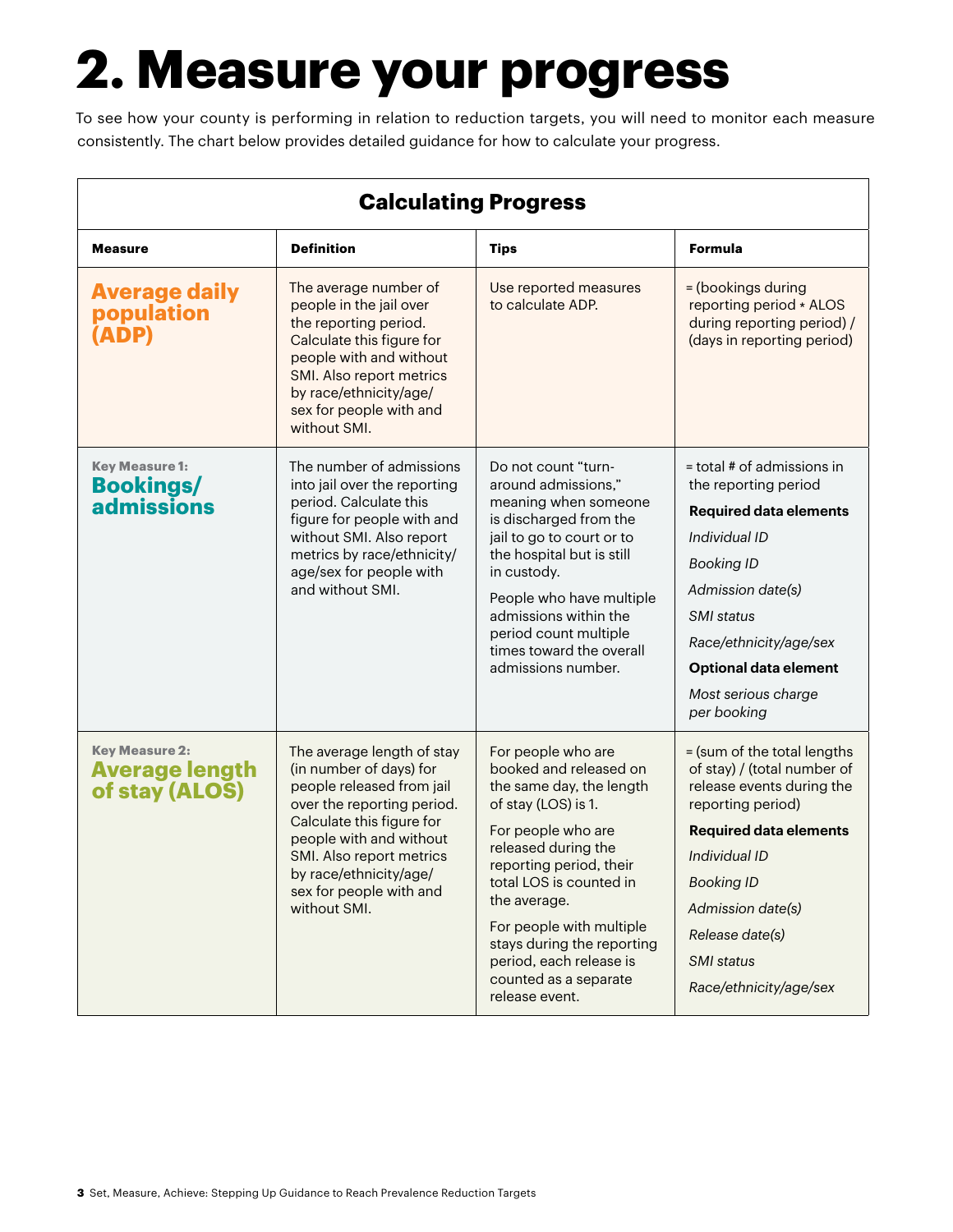### **Calculating Progress (continued)**

<span id="page-3-0"></span>

| <b>Measure</b>                                         | <b>Definition</b>                                                                                                                                                                                                                                                                            | <b>Tips</b>                                                                                                                                                                                                                                                                                                                       | Formula                                                                                                                                                                                                                                                                                                                                                                                                                                                                               |
|--------------------------------------------------------|----------------------------------------------------------------------------------------------------------------------------------------------------------------------------------------------------------------------------------------------------------------------------------------------|-----------------------------------------------------------------------------------------------------------------------------------------------------------------------------------------------------------------------------------------------------------------------------------------------------------------------------------|---------------------------------------------------------------------------------------------------------------------------------------------------------------------------------------------------------------------------------------------------------------------------------------------------------------------------------------------------------------------------------------------------------------------------------------------------------------------------------------|
| <b>Key Measure 3:</b><br><b>Connections</b><br>to care | The percentage of<br>people identified with<br>SMI who are referred<br>to community-based<br>behavioral health<br>treatment at release over<br>the reporting period.<br>Also report metric by<br>race/ethnicity/age/sex<br>for people with and<br>without SMI.                               | A referral to post-release<br>treatment is the minimum<br>measure constituting<br>a connection to care.<br>Counties may identify and<br>include other measures<br>of connection to care<br>(e.g., scheduling a first<br>post-release appointment,<br>physically driving a<br>person to their first post-<br>release appointment). | $=$ (# identified with SMI<br>who are released and<br>referred to community-<br>based behavioral health<br>treatment at release<br>during the reporting<br>period) / (# of people with<br>SMI released during the<br>reporting period)<br><b>Required data elements</b><br>Individual ID<br><b>Booking ID</b><br>Release date(s)<br><b>SMI</b> status<br>Referral to care (Y/N)<br>Race/ethnicity/age/sex<br><b>Optional data elements</b><br>Other measures of<br>connection to care |
| <b>Key Measure 4:</b><br><b>Recidivism</b>             | The percentage of people<br>admitted to jail during<br>the reporting period<br>who have a prior jail<br>admission in the past year.<br>Calculate this figure for<br>people with and without<br>SMI. Also report metrics<br>by race/ethnicity/age/<br>sex for people with and<br>without SMI. | If possible, account for<br>the different pathways<br>to re-booking, such as<br>pretrial, sentence, and<br>revocation bookings.                                                                                                                                                                                                   | $=$ (# admitted who have<br>a prior jail admission<br>in your county jail in<br>the past year) / (total<br>admissions during the<br>reporting period)<br><b>Required data elements</b><br>Individual ID<br><b>Booking ID</b><br>Admission date(s)<br><b>SMI</b> status<br>Race/ethnicity/age/sex<br><b>Optional data elements</b><br>Admission type or reason                                                                                                                         |

#### **Notes on Reporting Data**

**Reporting by Diagnosis:** Some counties may not be able to distinguish between people with only SMI and people with both SMI and co-occurring substance use disorders. While recent studies show as low as 24–34 percent of women and 12 to 15 percent of men in the criminal justice system have both mental illnesses and substance use disorders, others indicate that as high as 60-87 percent of people with SMI have a co-occurring disorder as well.<sup>3</sup>

**Analyzing Demographics:** Counties should disaggregate data on each of the measures by self-identified race, ethnicity, age, and sex. Other demographic data to consider collecting and analyzing include sexual orientation and gender identity. Having this information will allow counties to identify if particular populations are overrepresented in the jail's SMI population. If the data do reveal overrepresentation of a specific group(s), the planning team should identify possible causes for the disproportionality and determine policy and program responses specific to the population(s).